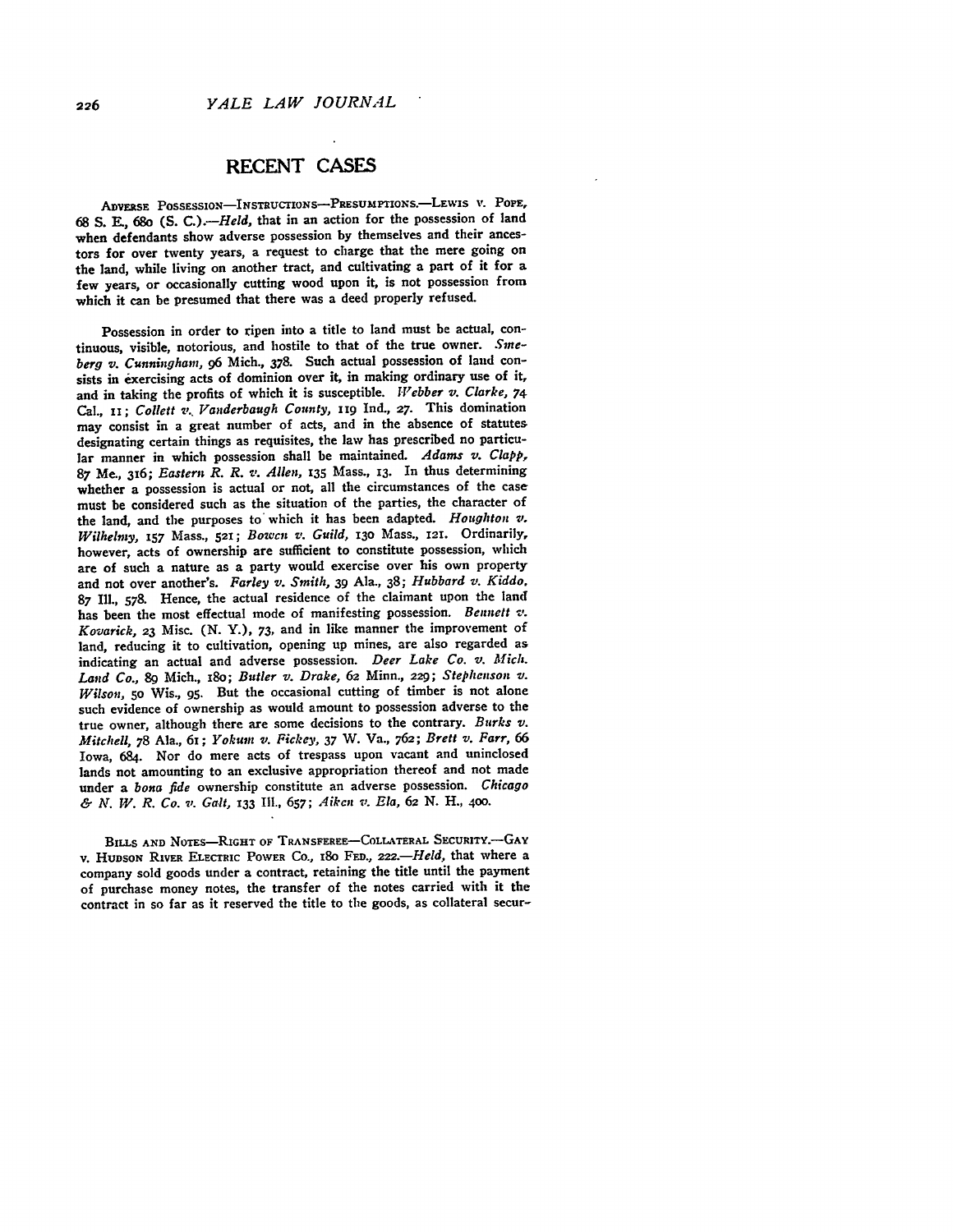ity for the payment of the notes, though the transferee at the time of the transfer was ignorant of the existence of the contract.

In general a lien or mortgage securing a negotiable note passes as an incident to the note to a *bona fide* assignee of the note before maturity. Tweto v. Horton, 90 Minn., 451; Brass v. Green, 113 Ill. App., 58. And an as *tanto* assignment of the rights under the mortgage. *Harman v. Barhydt,* eral guaranty is entitled to the benefit of such guaranty, though he buys<br>in ignorance thereof. *Tidionte Savings Bank v. Libbey*, 101 Wis., 193.<br>Since the assignment of a note ordinarily operates as an assignment of a mortgage made to secure the note, where it so operates an irregular as-<br>signment of the mortgage is immaterial. *Robinson v. Campbell*, 6o Kan.,<br>60. However, a mere vendor's lien for purchase money will not, without a contract and in the absence of a statute, be enforced in favor of an assignee of the notes given for the purchase money. *Wellborn v. Williams*, **9** Ga., **86.**

CORPORATIONS-RECEIVERS--CLAIMS FOR INTEREST.-BLAIR **V. CLAYTON ENTERPRISE CO.,** *77* **ATL., 740** *(DE.).-Held,* that **ifn** distributing assets of an insolvent corporation, interest should be allowed only on claims of creditors who, in probating them, ask for interest, and those who do not will be assumed to have either waived it or not to **be** entitled to it.

As a general rule, after property of an insolvent passes into the hands of a. receiver, interest is not allowed on the claims of creditors. *Thomas ,v. Western Car Co.,* 149 **U.** *S.,* 95. But the creditor may obtain interest when he asks specially for it and shows that there were funds on hand to pay all of the demands and accrued interest. *New York Security &* dividend is deferred by reason of an unsuccessful contest of a claim by a receiver, the creditor so delayed is allowed interest on the dividend in equity. Citizens' Savings Bank v. Vaughan, 115 Mich., 156; Armstrong v. American Exch. Bank, 133 U. S., 433. But where damages occurred after the appointment of a receiver, in a suit for such damages, the allowance of interest on the claims from the date when the decision was filed on which the decree was afterward entered, was held to be within the discretion of the court. *Central Trust Co. v. Denver & R. G. R. Co., 97* Fed., **239.** Furthermore, interest on dividends should not be allowed one who voluntarily delays presenting his claim until long after the dividends have been declared. *Chemical Nat. Bank v. Armstrong, 59* Fed., **372.** Moreover, the security and priority of the lien attaches as well to interest as to principal. *Central Trust Co. v. Condon, 67* Fed., **84.**

CORPORATIONS-SALES OF STOCK-BREACH OF WARRANTY-INSTRUCTION. -ILER V. *JENNINGs,* 68 S. E., **io4** (S. *C.).-Held,* that where it appeared that the seller of corporate stock referred the purchaser to the bookkeeper for information as to the status of the business, and that the statement given was affirmed by the seller to be correct according to the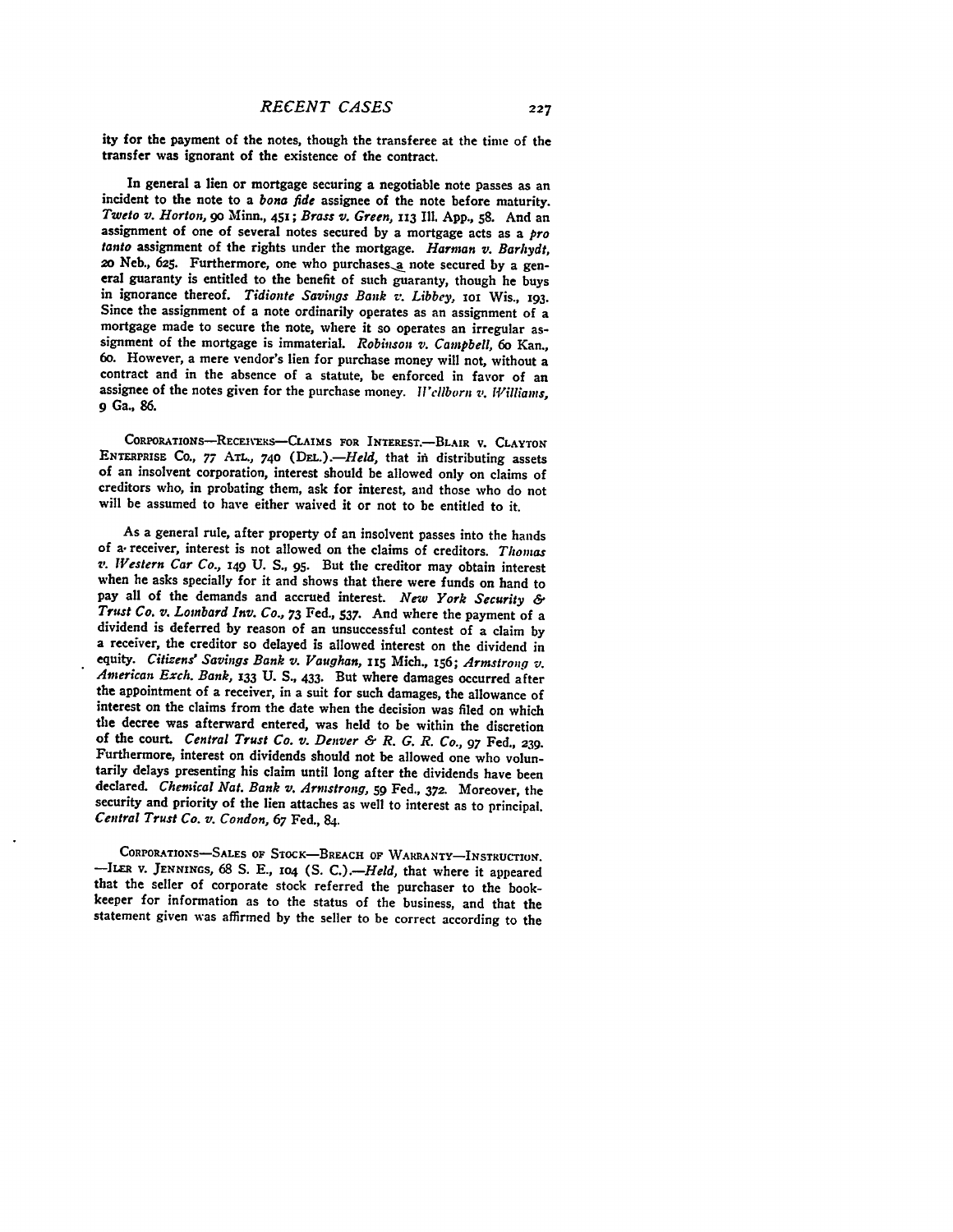*YALE LAW JOURNAL*

books, and the purchaser relied thereon to his prejudice, the instruction that the jury should find for the seller if he merely stated that the books of the company showed this condition, was erroneous.

Representations made **by** the vendor on a sale for the purpose of inducing the vendee to purchase, and which did induce the vendee to purchase, amount to a warranty. *Marsh v. Webber,* **13** Minn., **1O9.** No particular words are necessary to create a warranty. *Thorne v. McVeagh, <sup>75</sup>* Ill., **8i.** The decisive test as to whether there is a warranty or not has been said to be "whether the vendor assumes to assert a fact of which the buyer is ignorant; or merely states an opinion or judgment upon a matter of which the vendee has no .special knowledge, and on which the vendor may be expected to have an opinion; in the former case there is a warranty, and in the later dase there is not." *Mechem's Sales,* **VoL II.,** Sect. **1243.** Whether the representation was made as one of fact, or merely of opinion, is, where a dispute arises, a question of fact for the jury to determine. *Hawkins v. Pemberton, St* **N.** Y., **ig9.** Whenever the facts are conceded, and the expressions of both parties are admitted, then the question is one which the jury should not decide. *Holmes v. Tyson, 147* Penn., **3o5.** When the warranty has been broken, then the offended party is entitled to maintain an action for such breach. *Bryant v. Isburgh,* **13** Gray (Mass.), 6o7. Records on the corporation books are not generally evidence against a stranger; but they are against a corporator who assented to the entry made in them, or against anyone claiming under him. *Union Canal Company v. Loyd,* 4 Watts and Sar (Penn.), **393.**

HUSBAND AND WIFE-LIABILITY OF HUSBAND-NECESSARIES.<sup>-THRALL</sup> **HosprriAL** v. **CAREN, 124 N.** Y., Supp., *.,o3 8.-Held,* that a physician's service to a sick wife is a necessary that the husband must furnish, either through himself or through- her implied authority to call a physician, and the husband is primarily liable therefor.

Where husband and wife live together, the husband is-liable for medical attention and services appropriate to his wife's illness, if they are supplied on his credit, but not if supplied on her credit, and charged to her alone. *Black v.* Clements, **2** Pennewill, 499. **A** husband living apart from his wife is liable for necessary medical services furnished the wife, where he made no adequate provision for such necessaries. *Button v. Weaver,* <sup>84</sup>**N.** Y. Supp., **388.** Medical services are necessaries, within the rule making the husband liable for necessaries furnished the wife. *Cothran v. Lee,* **24** Ala., **380;** *Glaubensklee v. Low, 29* Ill. **App., 4o8;** *Mayhew v. Thayer,* **8** Gray (Mass.), **172;** *Potter v. Virgil, 67* Barb. **(N.** Y.), **578. A** husband's liability for medical services rendered his wife while she is living apart from him depends on whether the separation is due to his fault. *Wolf v.* Schulman, *go* **N.** Y. Supp., **363.**

**HUSBAND AND WIFE-WIFE'S INDORSEMENT ON** His **NoTE-LIABILITY.- BASILEA V. SPAGNUOLO, 77 ATL., 532 (N.** *J.) .- Held,* that a wife, indorsing for accommodation a note of her husband in New **Jersey, and made**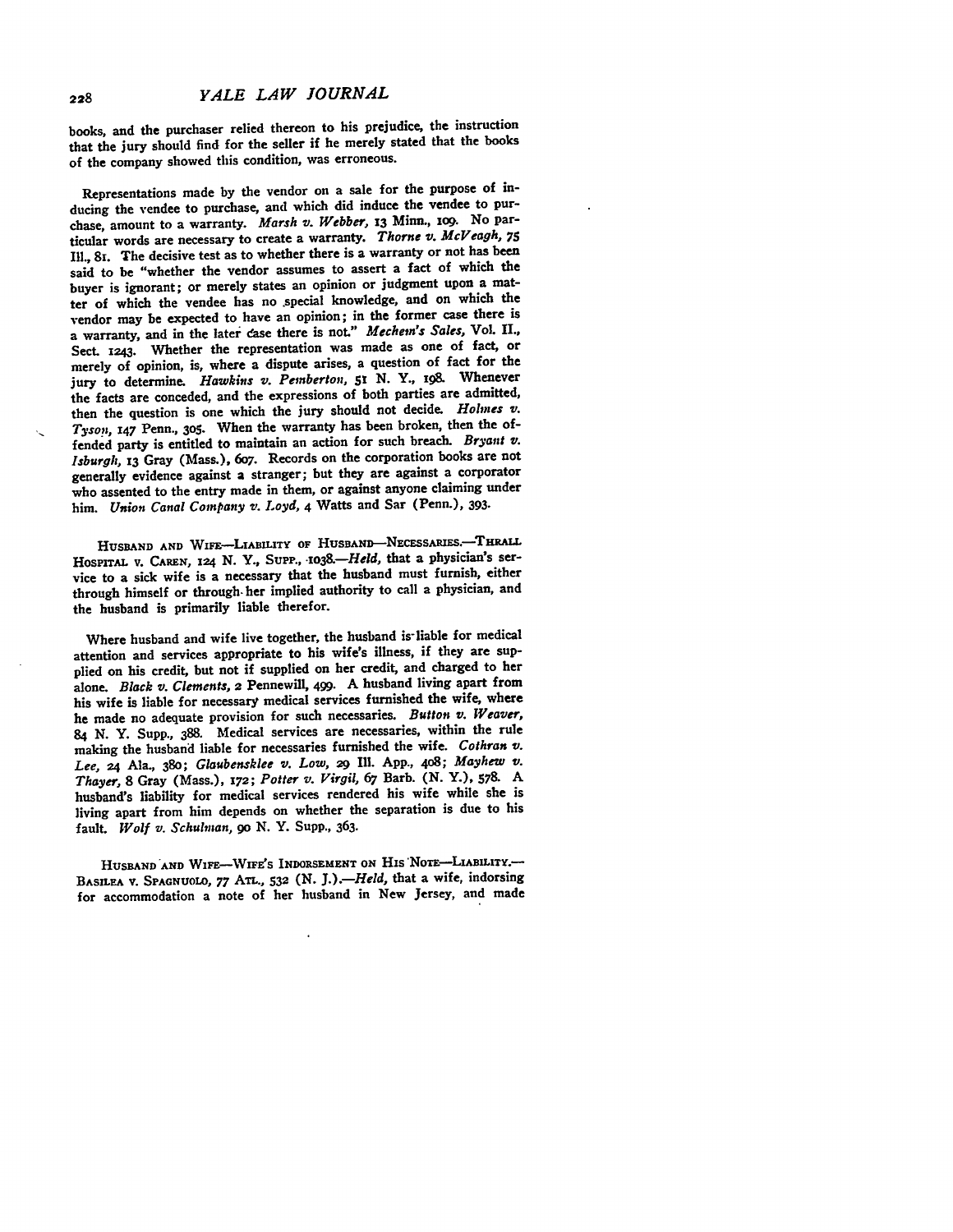payable there, to his creditor, to whom it is delivered, is not liable thereon to the creditor.

The validity of a contract of indorsement is ordinarily determined by<br>the law of the place where the indorsement is made. Union National Bank<br>v. Chapman, 169 New York, 538, 543. Every indorsement is presumed,<br>unless the co instrument is dated or payable. *Daniels on Negotiable* Instruments (5th ed.), **Sect. 728;** *Chemical National Bank v. Kellogg,* **x83** New York, **92.** The Negotiable Instruments Law, enacted in nearly all the states, supports this doctrine. *Crawford on the Negotiable Instruments Law,* **58.** Where common law disabilities have not been removed as to indorsement, dated and payable in that state, her contract is therefore of no effect. But if the note is dated or payable in another state, where her indorsement would be valid, and where the note is negotiated, she is liable on the note to a *bona fide* purchaser for value without notice, being estopped to show Even in New Jersey, where a married woman is not liable as an accom-<br>modation indorser, her indorsement will be enforced as a New York contract in such a case. *Thompson v. Taylor,* 66 *N.* **J.** Law, **253.** Another view is that even if the contract is to be regarded as of the place where she wrote the indorsement, she will be estopped to deny that her contract was made in another state. *Union National Bank v. Chapman, supra; Quaker City National Bank v. Showacre,* **26** W. Va., **52.** Still another theory, upheld **by** many text writers, and supported **by** a number of decisions, is that an accommodation party's contract is made in the state where the instrument is first negotiated. *Daniels on Negotiable Instruments, Sect. 868.*

**INFANTs-DEEDS-RATIFICATION.-SYCK** v. **HELLiER, 131 S.** W., **30** *(Ky.).-Held,* that the mere retention of the purchase money paid to an infant in consideration of his conveyance of real estate is not a confirmation of the deed after his attaining full age.

There is much conflict of opinion on the point as to whether mere<br>acquiescence by an infant on attaining his majority will serve to ratify<br>his prior contract. Some authorities hold that omission to disaffirm a<br>contract wit to ratification. *Hastings v. Dollarhide, 24* Cal., **195;** *Dolph v. Hand et al.,* **i56** Pa. St., **91.** But on the other hand there are many cases holding that mere acquiescence will not bar an infant from disaffirming his contract. *Tyler v. Gallop,* **68** Mich., **i85;** *Vaughan v. Parr,* **2o** Ark., 6oo. Likewise, tention of the consideration of a contract by an infant after reaching majority. The weight of authority seems to hold that the retention of the consideration without disaffirmance for an unreasonable time will amount to ratification. *Robbins v. Eaton,* **xo N.** H., 561; *Hubbard v. Cummings,* **<sup>i</sup>**Greenl. (Me.), **ii.** However, other cases hold that mere retention of the consideration does not ratify the purchase. *Benham v. Bishop, 9* Conn.,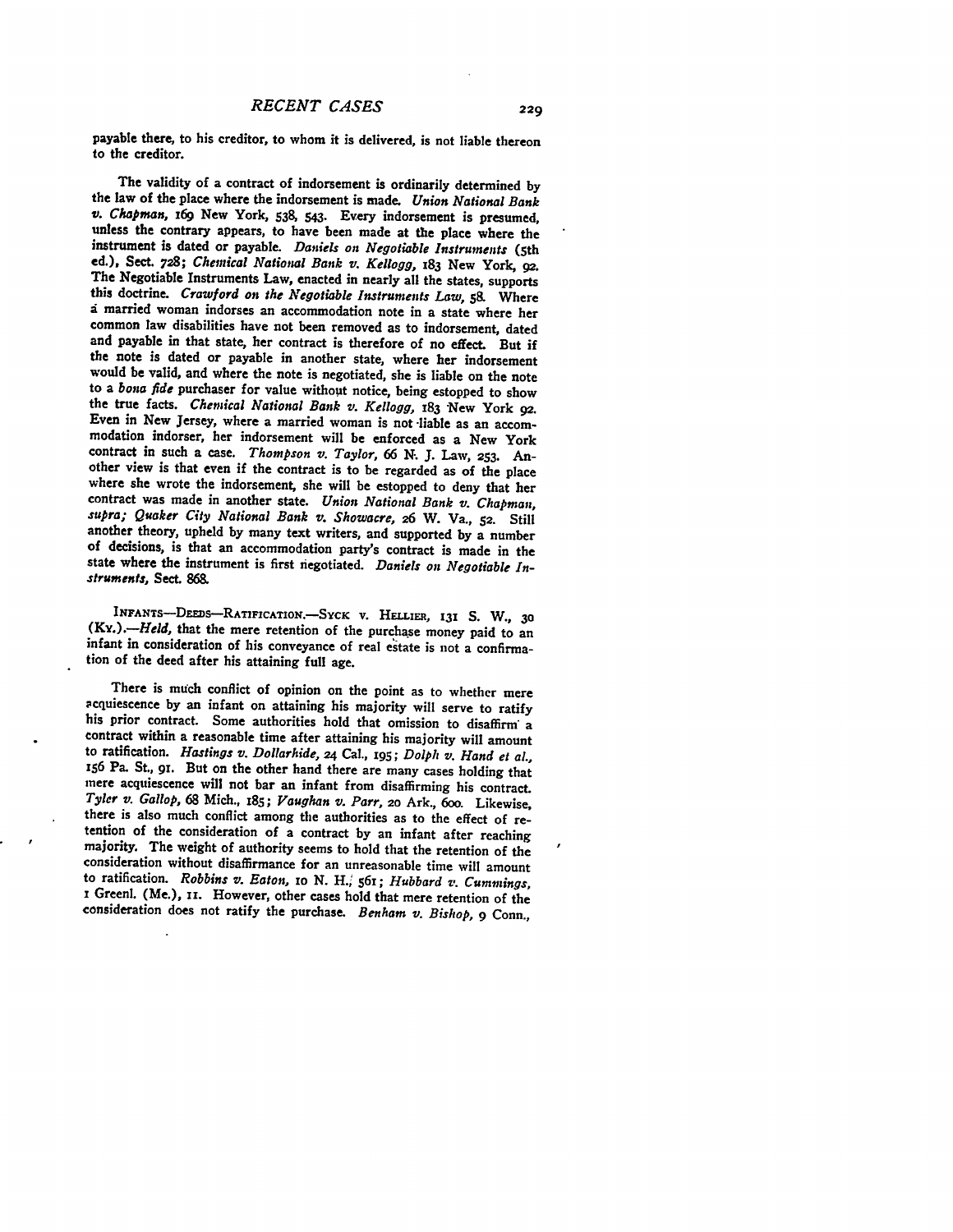**33o.** Furthermore, when the infant on reaching his majority still has the consideration, his subsequent disposal of the same to a third person will amount to ratification. *Henry v. Root,* **33** N. Y., **526.** But the retention of proceeds of land purchased and sold during infancy is not a ratification. *Walsh v. Powers,* 43 N. Y., **23. If** an infant elects to repudiate his contract on reaching 'majority, he must turn over whatever he has received **by** virtue of the contract, provided he still has the proceeds, as a condition precedent to disaffirmance. *Amer. Freehold Land Mortgage Co. v. Dykes*, III Ala., 178.

LANDLORD AND TENANT-LEASES-RELEASE OF SURETY.-TAYLOR **v. DiNS.IORE, x24 N.** Y. Supp., *936.-Held,* that where a landlord fails to perform a covenant in a lease to adapt the premises to the tenant's business. in the absence of a rescission **by** the tenant, the sureties may not recover back bonds deposited to secure performance of the lease **by** the tenant.

The authorities seem to be in conflict with the principal case. The contract of a surety is to be construed strictly, and is not to be extended beyond the fair scope of its terms. *Miller 0. Stewart, 9* Wheat., 68o; *Woodi Landlord and Tenant* (Second **Ed.),** Vol. **2,** Sect. **470.** And it is a general rule that any agreement between the creditor and principal which varies essentially the terms of the contract **by** which the surety is bound, without the consent of the surety, will release the surety. *United States v. Tillotson,* i Paine **(C. C.), 305;** *Blakey v. Johnson,* **13** Bush. **(Ky.), 197;** *Thompson v. Massie,* **41** Ohio St., **307.** So a material alteration in the terms of the lease **by** the mutual agreement of the landlord and tenant, and without the consent of the surety, discharges the surety. *Taylor's Landlord and Tenant* (Eighth **Ed.),** Vol. s, Sect. **424 b;** *Penn v. Collins, 5* Rob. (La.), **213.** Consequently, where a lessor failed to repair and furnish a hotel as agreed, the sureties were released, although the lessees waived the right to demand the repairs and furnishing. *Sterno v. Sawyer,* **78** Vt., **5.** And, on this principle, property which is pledged **by** a third person as security for the obligation of another will be released under the same circumstances as a surety personally bound. *Brandt on Suretyship,* Second **Ed.,** Vol. **x,** Sect. 34; *Price v. Dime Savings Bank, 124* **Ill., 317;** *Davies County Bank v. Trust Co., 33* **Ky.** L. Rep., 457.

**LANDLORD AND TENANT-SAFETY OF PREMISEs-DUTY OF LANDLORD.- WASH** V. SCHMIDT, **92 N. E.,** 496 *(MASs)-Held,* that since the rule of *caveat emptor* applies to leases of land, and the landlord is not impliedly bound to keep the premises in safe condition, the landlord did not impliedly warrant that a house rented, or the piazza thereof, was safe and fit for occupancy.

**A** lessee of land is a quasi-purchaser, and as such is bound to inspect the property before leasing it. He is subject to the principle of *caveat emptor.* The law implies no warranty on the part of the lessor as to the condition **of** the premises, and the lessee cannot complain that they were not at the commencement of the tenancy, in a habitable condition, or were not adapted to the tenant's purposes. *Minor and Wurts Real Property*,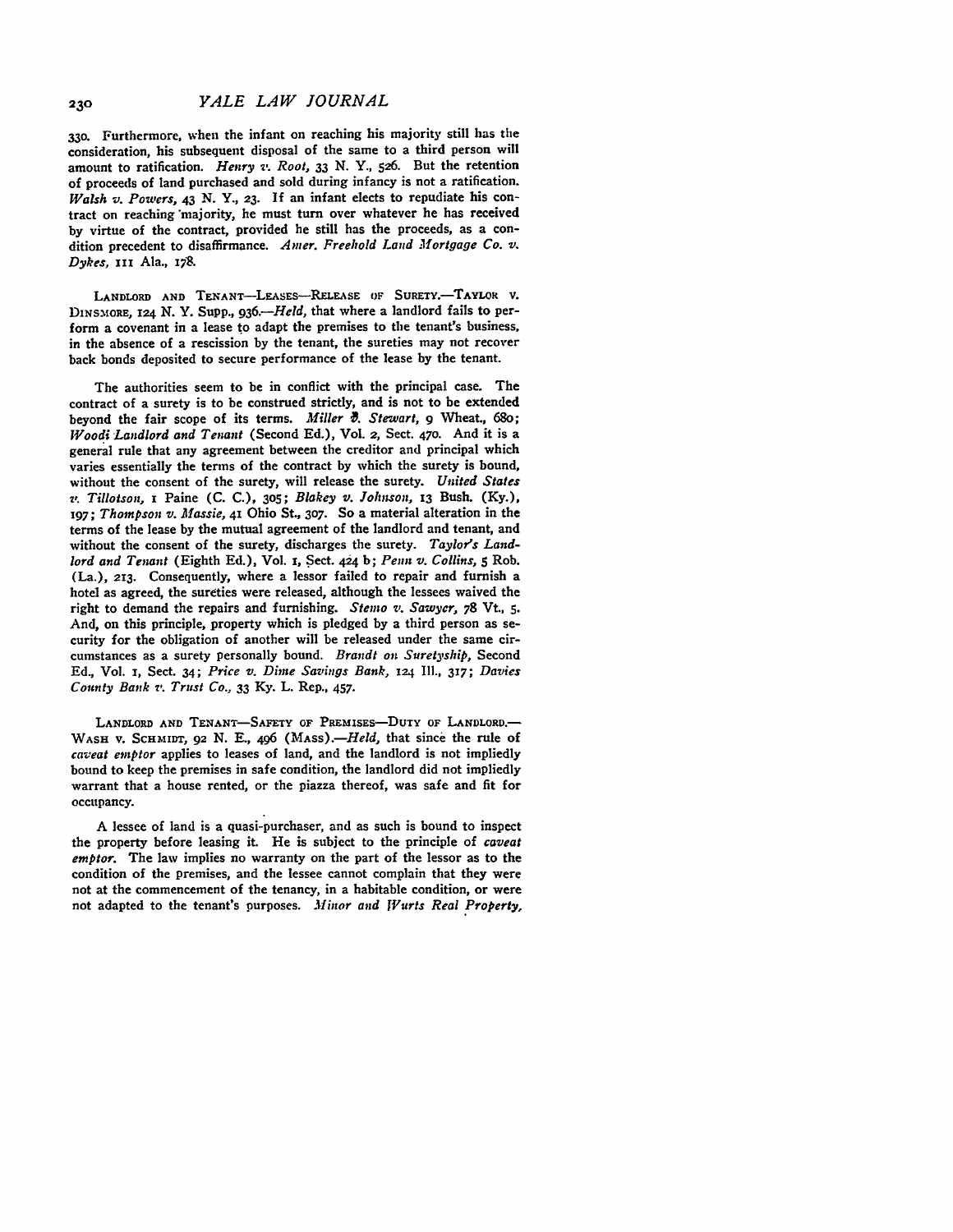Sect. **355;** *Doy . v. Union Pacific R. R. Co.,* **147 U. S.. 413;** *Bowe v. Hunking, 135* Mass., 38o; *Franklin v. Brown,* s 8 **N.** Y., **no.** In support of the above it was said in *Bennctt v. Sullivan*, 100 Me., 118, that "when a landlord leases a house to a tenant there is no implied warranty that such dwelling house is reasonably fit for habitation, and no obligation on the part of the landlord to make repairs on the leased premises unless he has made an express valid agreement to do so." On the other hand, in the case of *Ingalls v. Hobbs*, 156 Mass., 348, it was held that in a lease of a completely furnished dwelling house for a single season, at a summer watering place, there is an implied agreement that the house is fit for habitation without greater preparation than one hiring it for a short time might reasonably be expected to make in appropriating it to the use for which it was designed. But this case is generally repudiated, and a New Jersey case, *Land v. Fitzgerald*, 68 N. J. Law, 28, goes so far a unsafe condition, to inform a proposed tenant that it is in a dangerous condition, and no action will lie against him for an omission to do so in the absence of express- warranty or deceit.

MECHANICS' LIENS-ERECTION OF BUILDING.-MUNROE V. CLARK, 77 *ATL, 696 (ML).-fHeld,* that when one contracts to furnish completed articles, like cut and fitted stones, for a building to be erected, and is to have no part in the erection of a building, his employees have no lien on the building for their labor in preparing and completing the articles..

Many states, among them Maine, hold that statutes creating mechanics' liens should be liberally construed. *De Witt v. Smith,* **63** Mo., **263;** *Shaw v.* Young, **87** Me., **27!;** *Steger z. Arctic Refrigerating Co., 89* Tenn., **453.** On the other hand, it is frequently laid down that such statutes are to be strictly construed. *Willard v. Magoon,* **3o** Mich., **273;** *Jersey County v. Davison,* **29 N. J.** L., **415;** *McCay's lppeal, 37* Pa. St., **125.** It is the use of the materials furnished and labor expended **by** the con- tractor, whereby the building becomes a part of the freehold, that gives the material man or laborer his lien under the statute. *Van Stone v. Stillwell Co., 142* **U.** *S.,* **128;** *Goodman v. Baerlocher,* **88** Wis., **287.** Therefore, one who does work in his shop or elsewhere on materials to be used in the construction of the building, and so used, is entitled to a lien for such **work.** *Evans Marble Co. v. Trust Co.,* **iot Md., 210;** *Howes v. Reliance Wire-works Co.,* 46 Minn.. **44;** *Parrish's Appeal,* 83 Pa. St., **IIt.** Moreover, a workman may have a lien for his labor on material specially prepared at his shop, even though, owing to a dispute between the owner and the contractor, the material is not used. *Berger v. Turnbald, 98* Minn., 163. But laborers making brick in a brick-yard of the contractor in his regular business have no lien on the house in which the bricks are laid. *Haynes v. Holland,* 48 **S.** W., **400** (Tenn.). It is not necessary that the parties furnishing materials should be also contractors or subcontractors for the erection or repair of the building. *Chapin v. Paper Works, <sup>30</sup>* Conn., 461. **A** lien is usually allowed for transportation of the material to be used in the construction of the building. *Fonteler v. PoMpelly,* **25**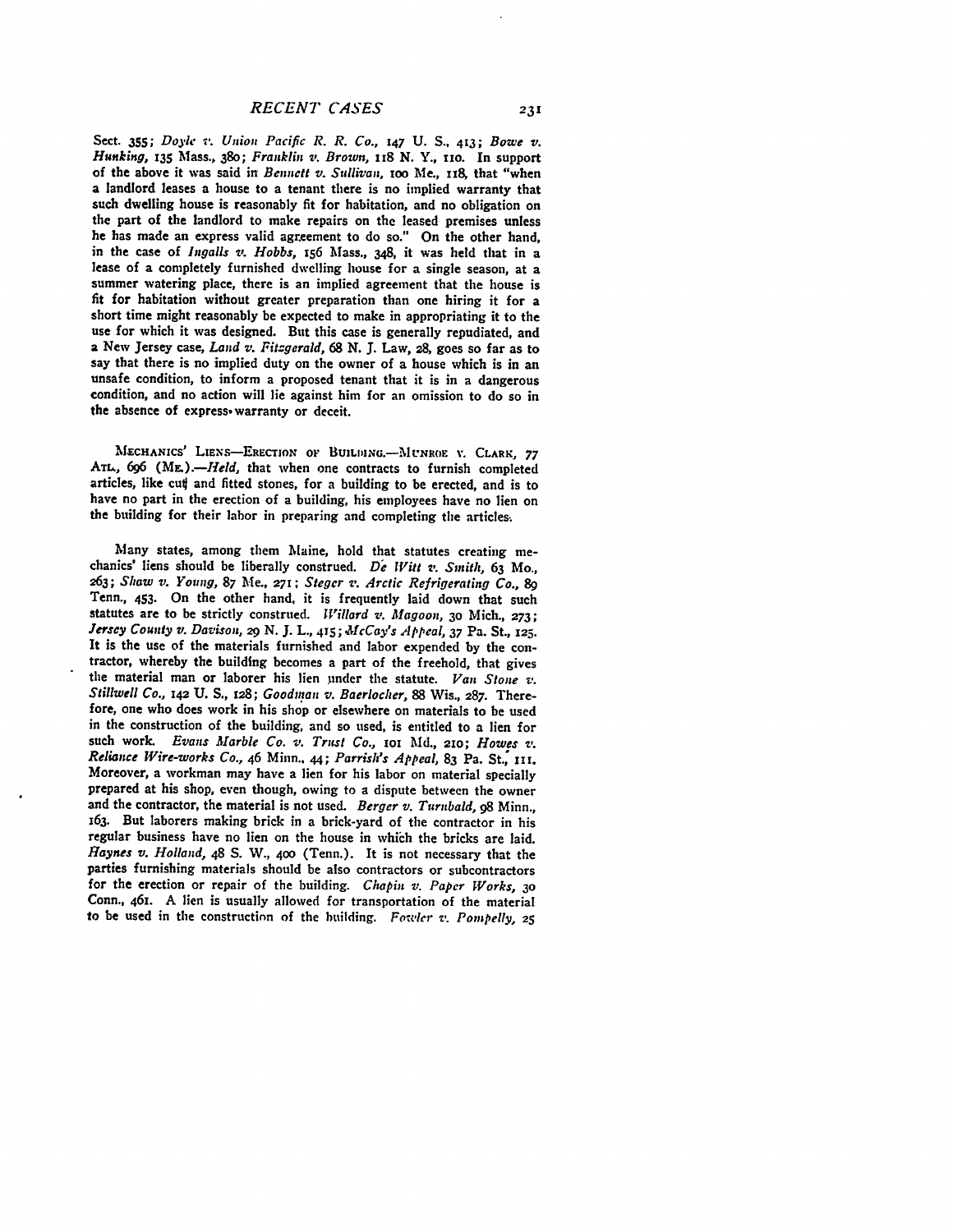**Ky.** L. Rep., **615;** *McKeen v. Haseltine,* 46 Minn., 426; *Hill v. Newman,* **38** Pa. St., *151; Contra, Webstcr v. Real Estate Improvement Co., <sup>140</sup>* Mass., **526.**

**MUNICIPAL CORPORAIONS-FRANCHISES-POWER OF** REVOCATION.-CITY **OF** NEW YORK **V.** MONTAGUE, **124 N.** Y. Supp., *959-Held,* that the franchise to operate a street railroad springs from the state, and not from the city where its lines lie, though it is essential that the consent of the municipal authorities should be secured, and hence the right to revoke the franchise rests in the state, and the municipality cannot move to compel a removal of such a company's tracks on the ground that they constitute a nuisance, not from operation in a manner not authorized **by** the grant, but for mere nonuser.

It is the general rule that the power to grant franchises is fixed in the sovereign state. *People's Railroad v. Memphis Railroad, 1o* Wall. **(U. S.), 38;** *The Denver & Swansea Railway Co. v. The Denver City Railway Co.,* 2 Colo., **673.** But where the charter of the municipality derived from the state sanctions such an act, a city may grant a charter in the capacity of agent for the state. *Port of Mobile v. Louisville & Nashville R. R. Co.,* 84 Ala., 115. And it is well settled that a franchise having been granted **by** a state, the permission of the city granted to the corporation to exercise its charter rights is not a franchise, but a mere license. *Chicago City Railway Co. v. The People,* **73 Ill., 541.** Moreover, in several states constitutional amendments have been passed prohibiting a grant of a franchise to a street railway without the consent of the municipal authorities. *Chicago City Railway Co. v. Story,* 73 **Ill., 541.** But a franchise once granted and accepted is in the nature of a contract, irrevocable **by** the state. *Dartmouth College v. Woodward,* 4 Wheat. **(U. S.), 518.** The same thing is true in case of a municipality, and consent once given to a franchise cannot, in absence of statute to the contrary, be withdrawn. *Africa v. City of Knoxville, 7o* Fed., **729.** But where the public health or public morals are involved, the franchise is revocable **by** the state. *Butchers' Union Co. v. Crescent City Co., III* **U. S.,** 746.

**MUNICIPAL CORPORATIONS-POLICE POWER-ORDINANCES.**-CITY OF BUF-**FALO v. GEo.** P. RAY **MF.** Co., **124 N.** Y. SuPP., *<sup>9</sup> 13.-Held,* that the right **to adopt ordinances in** the exercise of a city's police power is limited only **by** the Constitution and statutes, and the reasonableness of the ordinance, without reference to whether it deals with a condition constituting a common law nuisance or not.

A municipality has such powers as the legislature thinks it **wise to** grant for the public good, either **by** special charter or general laws. *People v. Hill,* 7 Cal., **97. But** it can exercise no power which is repugnant to the common or statute law of the state. *Haywood v. Savannah,* **12** Ga., **4o4.** And in the exercise of police power, it must be fairly included in the grant. *Judy v. Lashley,* **5o** W. Va., **628. A** chartered municipal corporation may, **by** ordinance, duly enacted, not manifestly unreasonable or oppressive, nor unwarrantably discriminatory, prohibit things

232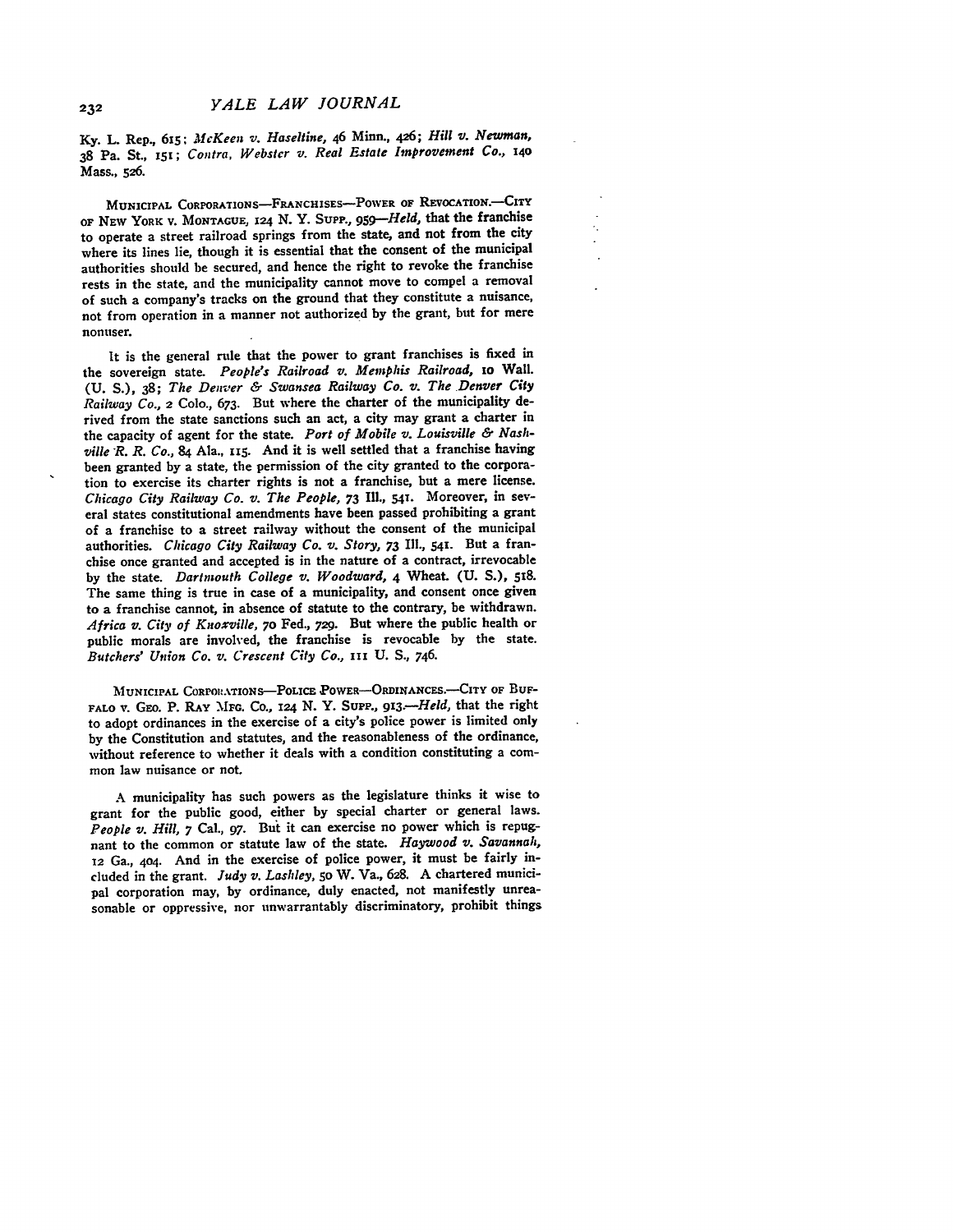which were not public nuisances at common law. *Pittsburg v. Keech, 21* Pa. Super Ct., 548; Com. v. Parks, 155 Mass., 531. But in Everett v. Council Bluffs, 46 Ia., 66, the court declared that the municipality has no such authority unless it has been given by common or statute law. Yet, when it is a nuisance, per se, it unquestionably has the power. Railroad v nature, is not one. Ward v. Little Rock, 41 Ark., 526. And it was held<br>in Opehouses v. Norman, 51 La. An., 736, that where a thing is complained<br>of as a nuisance, a municipal corporation in exercise of its police power,<br>m Pa., **287.**

STATUTES-CLASSIFICATION OF CITIES-"PRIVATE, LOCAL, OR SPECIAL LAW."-WILSON **v.** McKELNEY, 77 ATL. REP., 94 (N. J.).--Held, that the act creating a board of public works in cities having a population of not less than 100,000 nor more than 200,000 inhabitants is not a "private, local, or special law," affecting the internal affairs of towns or counties, within the constitutional prohibition. Pitney, Bergen and Garrison, JJ., *dissenting.*

The distinction necessary to mark a class, under the constitutional prohibition of special and local legislation, must be something in the situation or circumstances of the places embraced by the enactment, which<br>would render like powers, if granted, inappropriate to and unavailable for<br>other places. Van Geisen v. Bloomfield, 47 N. J. L., 442. And it seems<br>to be without entering the domain of special legislation. Commonwealth v. Patton, 88 Pa., 258. Such an act is constitutional when applied to cities of a certain population or class, providing for public boards. Warner v. Hoagla at the time of passage. *Van Reipen v. Jersey City,* **58 N. J.** L., *26&.* And the courts cannot inquire as to whether the legislature, in fixing the standard of classification purposed bringing only a single city under the act. *State v. Kalsem*, 130 Ind., 434. And in *Lloyd v. Smith*, 176 Pa., 213, the court holds that after actual classification has been made, the court is<br>the final interpreter of the Constitution to see that it is not special legislation under that guise.

TRUSTS-INGLING **TRUST FUND.-TREACY** V. POwERs, **127** N. W., 936 *(MINN.).-Held,* that a trustee cannot mingle the trust estate with his own and deny to the *cestui que trust* the option of following the joint affairs and availing himself of the proceeds the trustee may have realized from his improper conduct.